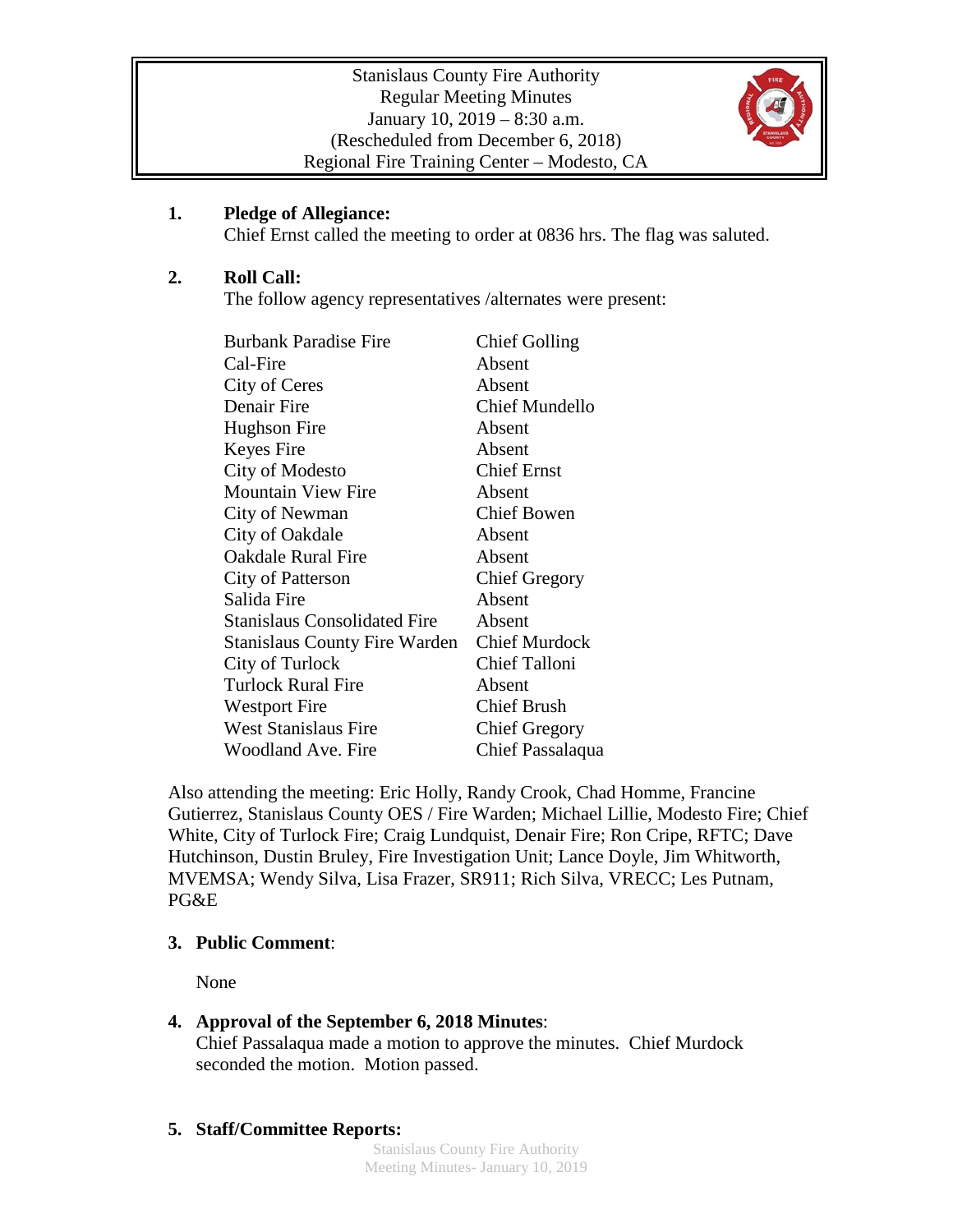## **5.1 Fire Investigation Report**

Dave Hutchinson reported a total of 187 investigations during the reporting period of August-October 2018: 107 structure fires, 39 vehicle fires, 19 vegetation, 22 trash/dumpster/other. The total Modesto Fire Department investigations - 96; County agencies - 91. A full report sorted by department/district was included in the agenda packet.

Dave announced his appointment to the NFPA Tech Standards Committee. He recognized the daily work of Dustin Bruley and Ed Sears in creating an industry-standard FIU. He also announced his retirement has been postponed until March 2020. He noted the FIU is one person/injury/illness away from not being able to staff the FIU 24 hours a day.

## **5.2 Fire Prevention Report**

Fire Marshal Randy Crook reported the Fire Prevention Bureau has completed initial inspections of all 55 schools. 40-50 have passed final inspection now. Hotels will be next. Vegetation complaints continue to come in and staff are posting and following up with all complaints. The FPB continues to assist Stanislaus Consolidated Fire and Oakdale Rural Fire with prevention in their respective areas. The recruitment for a new Fire Inspector was completed and Shane Hawkins was the successful candidate. A full report was included in the agenda packet.

#### **5.3 Fire Communication Report**

Chad Homme reported he has 3 departments left to finish the radio reprogramming. The RAWS annual maintenance has been completed. The CalFire 2019 reload has not started yet. A full report was included in the agenda packet.

#### **5.4 Fire Training Report**

Ron Cripe reported there is a new Facility Technician, Daniel Mila. Daniel is a former RFTC Fire Academy graduate and Keyes Fire member. The RFTC was closed during November due to poor air quality from statewide fires. Courses had to be adjusted to meet the requirements. A full report was included in the agenda packet.

Eric Holly reported there will be Wildland training in 2019. Tentative dates are June 7, 8, 9 and 10. The training will take place a Woodward Reservoir and will be similar to past Wildland trainings to include hose lay, handline, etc. More information to come. Also, CICCS "S" classes will be hosted again this year by Elite Command.

#### **5.5 Administration and Support Report**

Francine Gutierrez gave a verbal report on the Fire Service Fund budget. She stated funds are tracking on budget. If agencies have any requests for reimbursements for Target Solutions and Active 911, get those to Francine as soon as possible.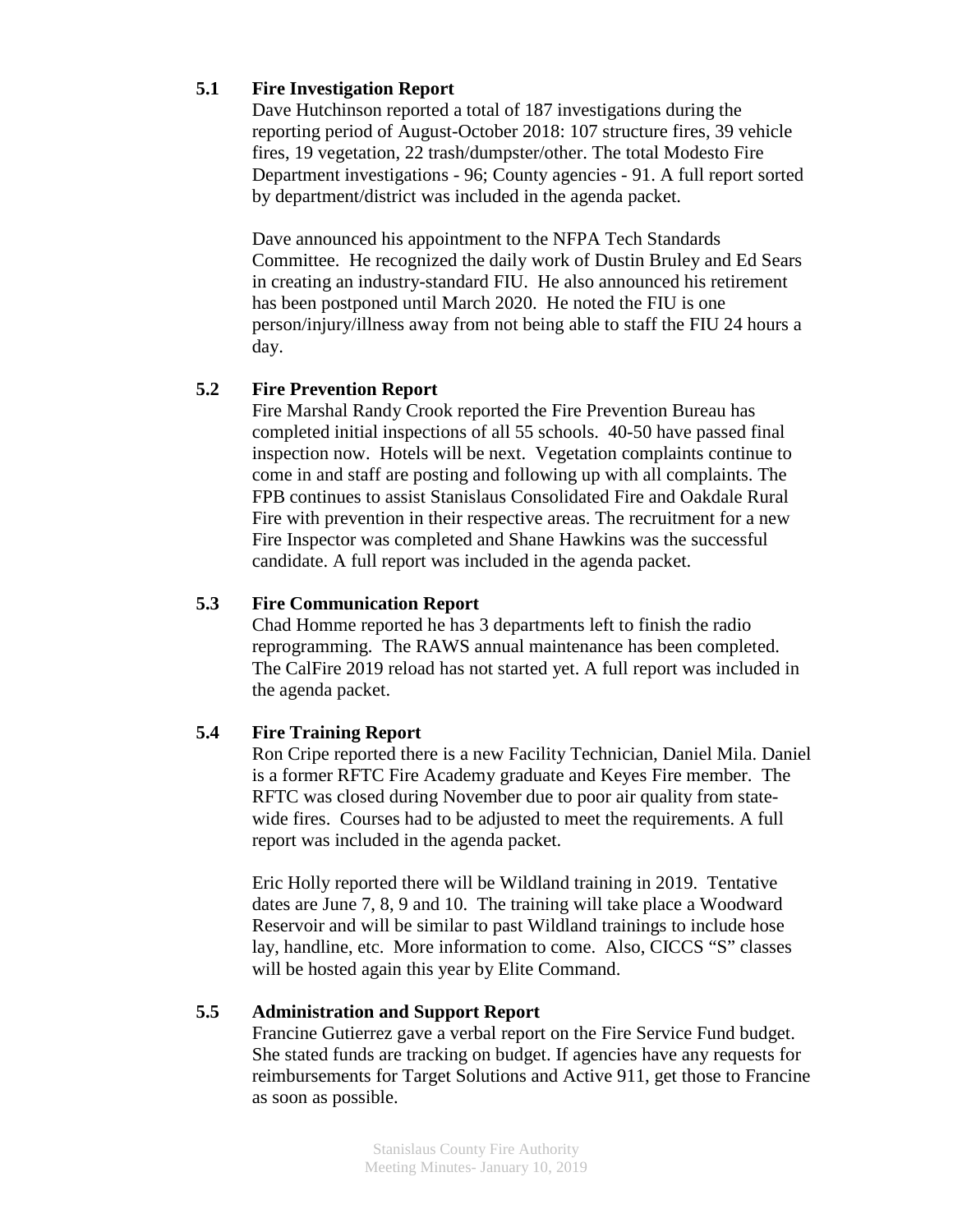## **5.6 Business Plan Committee Report**

The Business Plan Committee did not meet.

## **6. Agenda Items:**

6.1 Approval of the Fire Service Fund (FSF) Fund Balance Policy

Chief Passalaqua made a motion to approve the Policy with the correction of the wording "not on-going operational expenditure" be added to Section 2.b. Chief Murdock seconded the motion. Motion passed.

6.2 Discussion of Priorities for the 2019/2020 Business Plan and Provide Direction to the Business Plan Committee. No voting action requested.

There was discussion in the areas of:

Administrative staff –Requesting funding to provide daily administrative support. A scope of work and cost analysis will be provided at the special meeting in February for consideration.

FIU – Authorization of funding overtime was requested

Grant Writer – To consider identifying a grant writer to capture missed grant opportunities for fire service

Training – Any need for different / additional courses

Communication – Purchase of radios

A Special Meeting of the Fire Authority was scheduled for February 28, 2019, 6:30 p.m. at the Turlock Public Safety Facility, 244 N. Broadway to continue the discussion of the 2019/2020 Business Plan. The Business Plan will be presented for vote at the March 7, 2019 Regular Meeting.

## **7. Announcements:**

- 7.1 The next Regular Meeting is scheduled for March 7, 0830, Regional Fire Training Center
- 7.2 The 2018 Conflict of Interest (700 Forms) will be completed electronically this year. Everyone required to file will receive an email from [cobsupport@gmail.com](mailto:cobsupport@gmail.com) with information on how to file. If there are questions, feel free to contact Melba or the number provided in the email.

Meeting adjourned at 0934 hrs.

Respectfully Submitted,

Melba Hibbard Stanislaus County Fire Warden's Office

> Stanislaus County Fire Authority Meeting Minutes- January 10, 2019